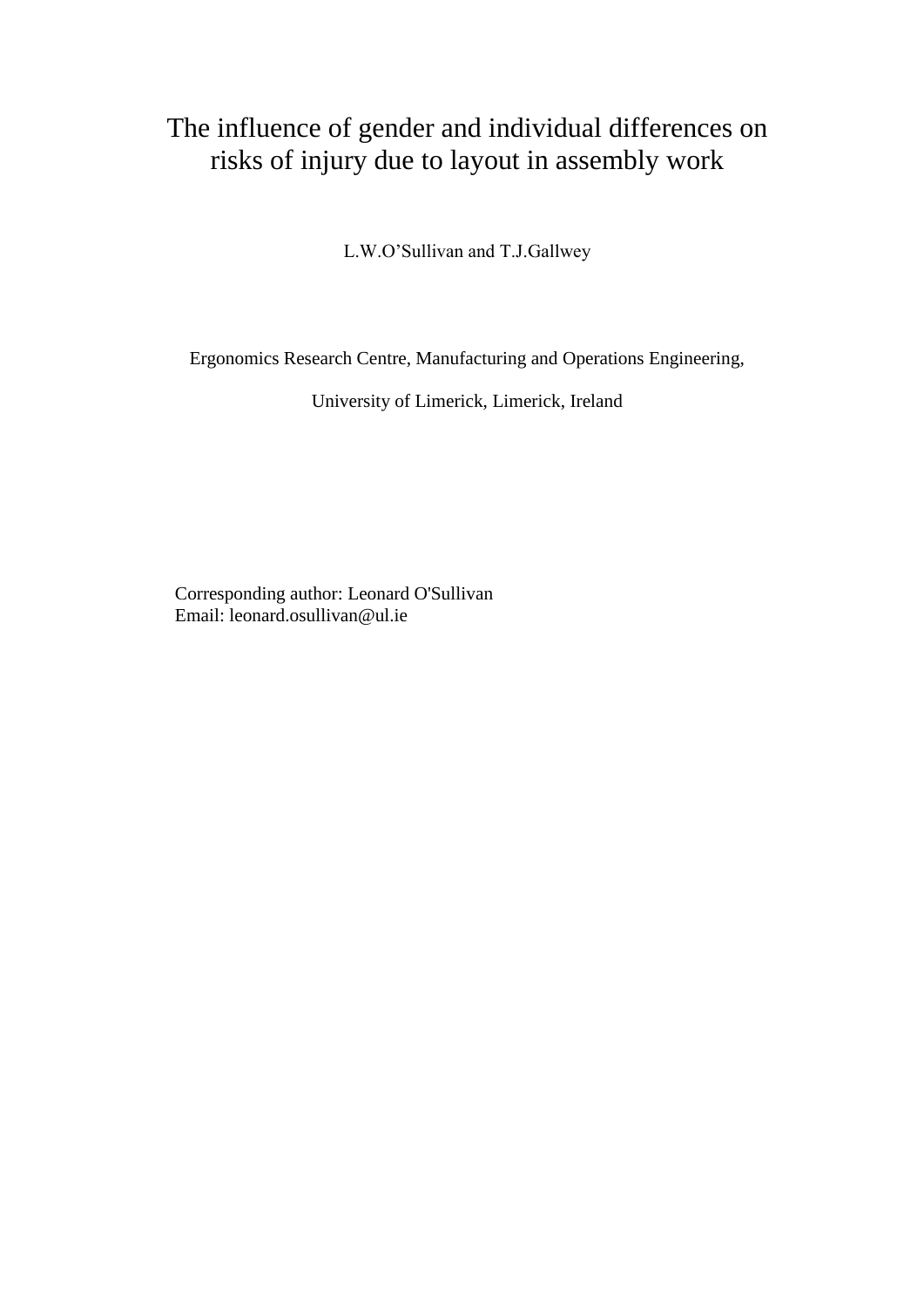**Abstract:** This paper examines variation in elbow and shoulder joint angles between genders for a simulated light assembly task within normal reach at three bin distances. Joint angle ranges were estimated for  $5<sup>th</sup>$ ,  $50<sup>th</sup>$  and  $95<sup>th</sup>$ percentile values pooled from males and females for each of the seventeen task elements. Large differences in risk levels were found between the 5<sup>th</sup> and 95<sup>th</sup> percentile estimates. Male elbow angles were smaller than the females, but the male shoulder angles were greater than the females, on average. These results have important implications for workplace design.

**Keywords:** RSI, Injuries, Gender, Variation, Elbow, Shoulder, Layout.

## **NOMENCLATURE**

| Elbow flexion:    | The angle of the upper limb relative to a neutral datum             |  |  |  |
|-------------------|---------------------------------------------------------------------|--|--|--|
|                   | i.e. $90^0$ included elbow angle                                    |  |  |  |
| Shoulder flexion: | The angle of the upper arm relative to the vertical from side view. |  |  |  |
|                   | Positive angles are forward from the vertical and vice versa.       |  |  |  |

## **1. INTRODUCTION**

The human component in manufacturing, especially in assembly tasks, remains considerable. The high costs of automation, and often its inability to adapt to new products and small batch sizes, result in it being prohibitive. High injury rates for highly repetitive tasks often indicate a deficient match between what is expected of the operator and the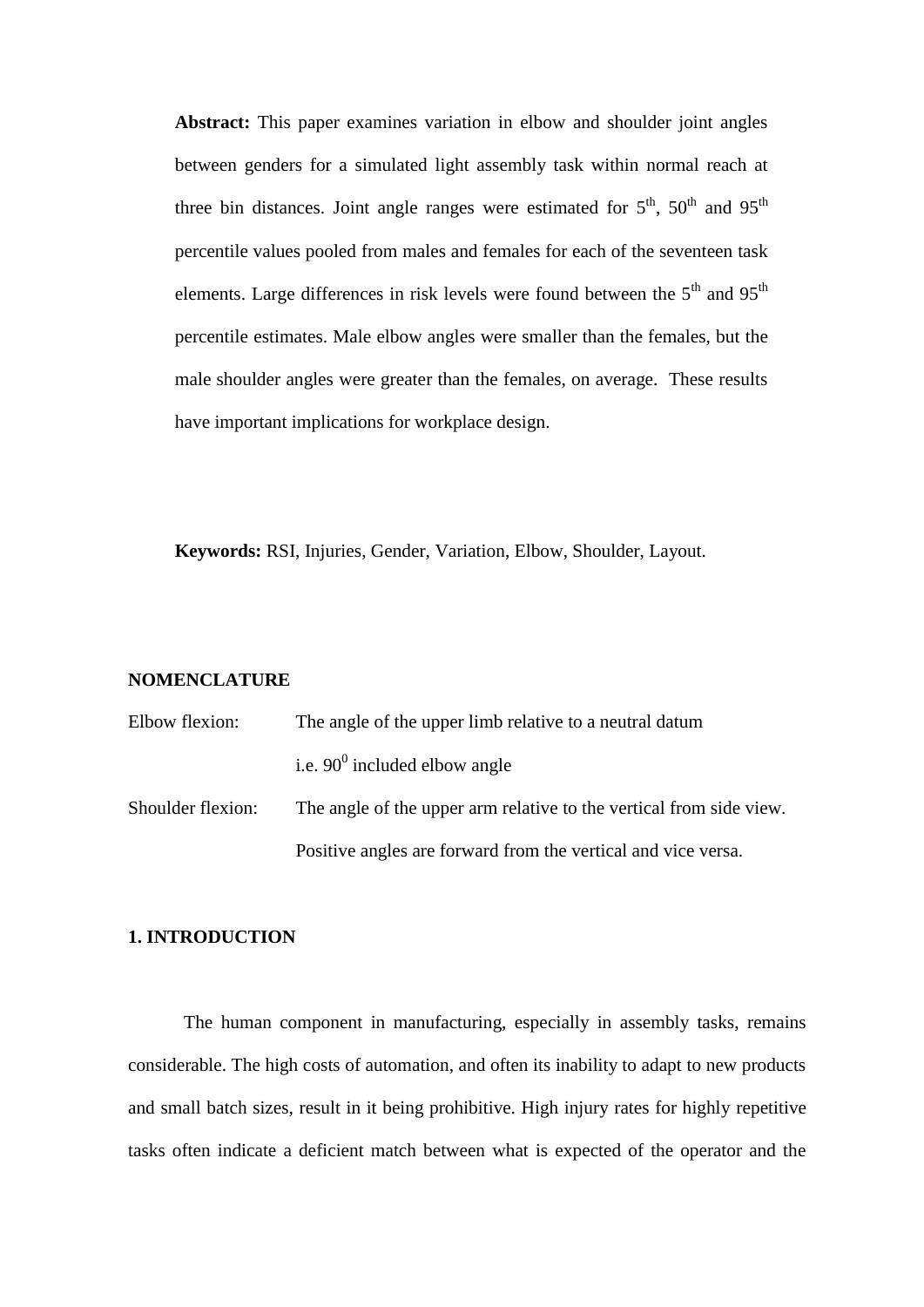ability of the body to cope. If the musculoskeletal system is overloaded, even by small amounts, injuries propagate over time as a result of repeated micro injuries. In time these result in chronic injury that, at a minimum, requires medical attention but sometimes requires surgery. In addition, techniques such as Predetermined Motion Time Standards (PMTS) are used in the design of workplaces that may not be suitable for both genders. The injuries that result cause absenteeism and legal claims for compensation.

The World Health Organisation [1] estimates that in 1992 such compensation costs in the EU reached 27,000 million Euro. The International Labour Office [2] reported that musculo-skeletal injuries accounted for 40% of the direct costs of work related injuries. It should be noted that the total cost of injuries can include personnel replacement, retraining, disruption, and lost production, which may result in a figure that is two to three times the compensation cost [3]. It follows that Work-related Musculo Skeletal Disorders (WMSDs), also known as Repetitive Strain Injuries (RSI) and Cumulative Trauma Disorders (CTDs), are major concerns for all manufacturers.

However, these are not the sole reasons for ergonomics interventions. For example, Eklund [4] studied an automotive company, and noted that several quality problems were due to deficiencies in the work situation, and 30% of the quality deficiencies arose from ergonomically demanding tasks. Hendrick [5], on the other hand, compiled case material that showed big financial benefits. Examples included leg protectors, tractor-trailer redesign, materials handling, CRT displays, installation of mainframe computers, and organisational issues. Benefit to cost ratios were of the order of 10 to 1, and therefore worthy of serious attention.

There are four main factors that contribute to WMSDs i.e. tasks with joint deviations from neutral, high repetition, high force, and/or insufficient rest pauses. Evaluation methods and biomechanical models are based on these factors but do not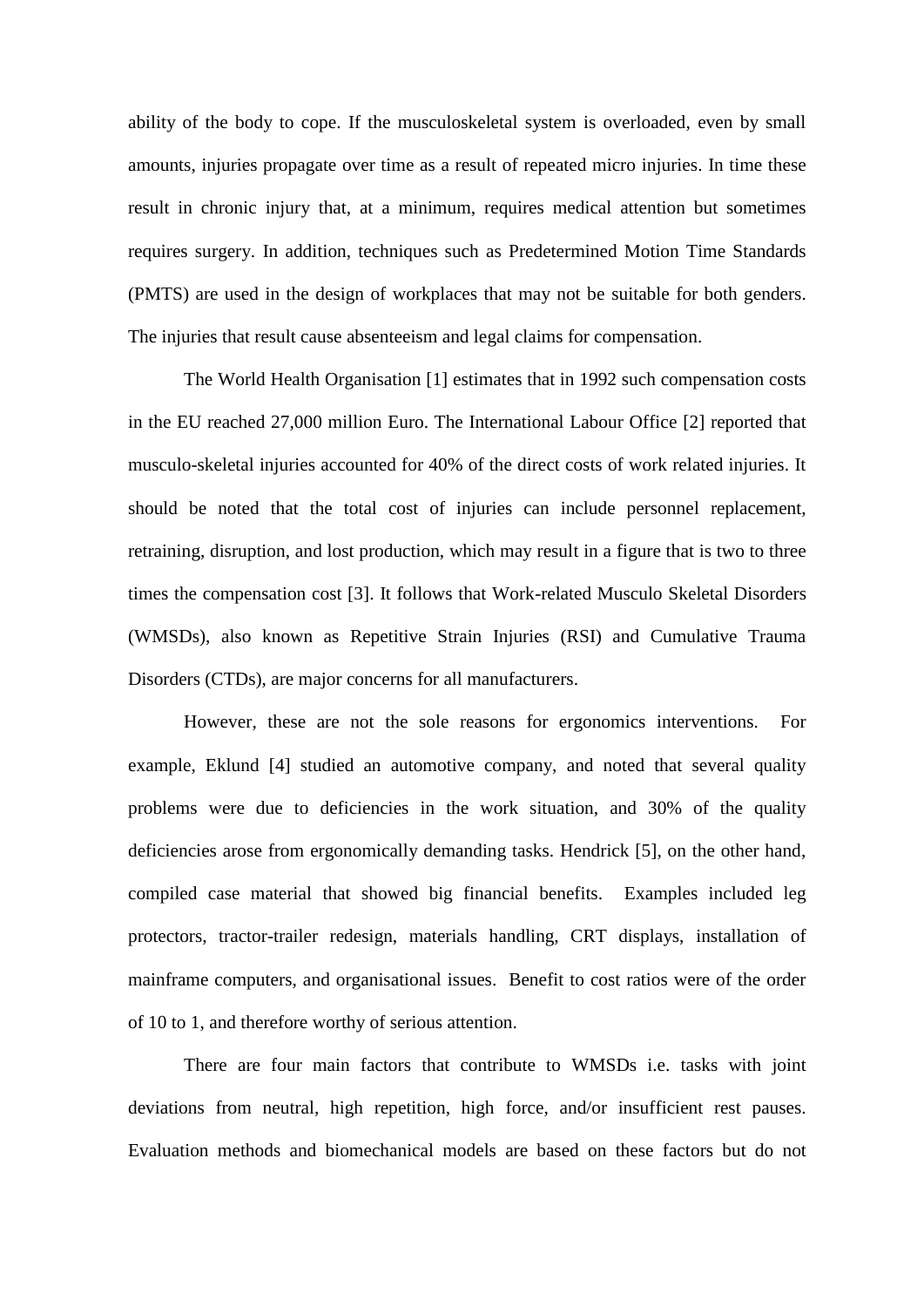account for the predisposition of some individuals to injuries e.g. accommodating various sizes of individual. Differences in body dimensions, including limb lengths and stature, are often considerable so it is not sufficient simply to place components within normal reach, as the task may yet induce stressful joint angles. Das and Behara [6] showed a highly significant relationship between maximum reach and upper limb dimensions. Hence it follows that a standard task layout will induce different upper limb joint angles, especially at the elbow and shoulder, for individuals of different sizes. Joint angles also differ within and between genders but the extent is unknown. Hence it was decided to collect elbow and shoulder flexion joint angle data, for different layouts, for a typical assembly task.

## **2. EXPERIMENTAL METHOD**

Ten right handed student volunteers, five female and five male (mean age 23.5 years) participated in the experiment. The mean stature of the females and males was 1644 and 1775 mm respectively. These values are similar to those reported by Pheasant [7] for british adults in the 19 to 25 age group ( mean female stature 1620 mm, male stature 1760 mm)

To ensure the realism of the workplace, its layout mimicked that at a local company that completed contract assembly work of small electrical components for mainly the automobile industry. The experiment involved the assembly of domestic 3-pin electrical plugs at three reach distances, so as to examine the effect of component layout on upper limb joint angle variations. Six components were positioned in bins on the table surface on an arc about the fixture of radii 300mm, 350mm and 400mm for near, mid and far reach distances respectively (Figure 1).

[Insert Figure 1 about here ]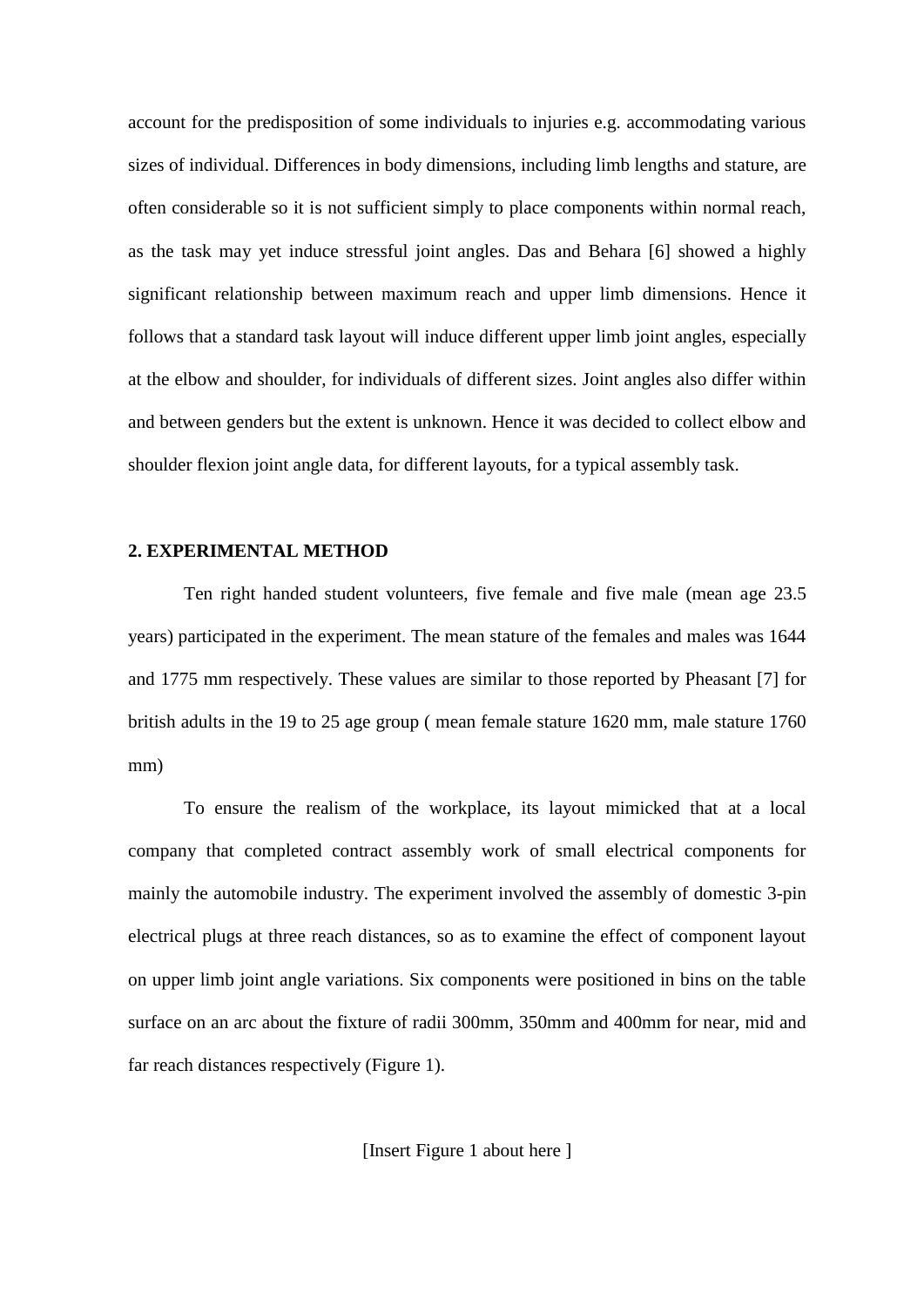The remaining two components, Pins 2 and 3, were placed in bins attached to the front of the table, as observed in the contract assembly company. The table surface height was set at 790 mm and the seat height at 600 mm, based on the industrial data. Subjects sat with 25mm clearance between their abdomen and the bins at the front of the table.

Each plug assembly operation consisted of seventeen elements (Figure 1). Subjects completed ten plug assemblies at each of the three bin distances, preceded by five practice assemblies at the start. To avoid problems of simultaneous tasks with naïve subjects, the task was performed with the right hand only. A strain gauge type electro-goniometer measured elbow flexion, data for the shoulder was measured from video recordings.

## **3. EXPERIMENTAL RESULTS AND DISCUSSION**

3.1 Postural risks from pooled joint angle data

Estimates were made for  $5<sup>th</sup>$ ,  $50<sup>th</sup>$  and  $95<sup>th</sup>$  percentile elbow and shoulder flexion angles for bins at the mid distance, for each element (Table 1). Risk levels were obtained using Drury's Technique [8] with ratings from 0 to 3, depending on the joint deviation from neutral, for negligible, low, moderate, and severe injury risk levels respectively.

For all but two elements, there was a minimum difference of one zone score between the  $5<sup>th</sup>$  and  $95<sup>th</sup>$  percentiles, and for some it was two zones, e.g. element 2 shoulder score. However for elements 3 and 9 there was no change in the risk level for shoulder flexion i.e. some task elements induced stressful postures for some individuals, but safe postures for others, not unexpected with pooled gender data.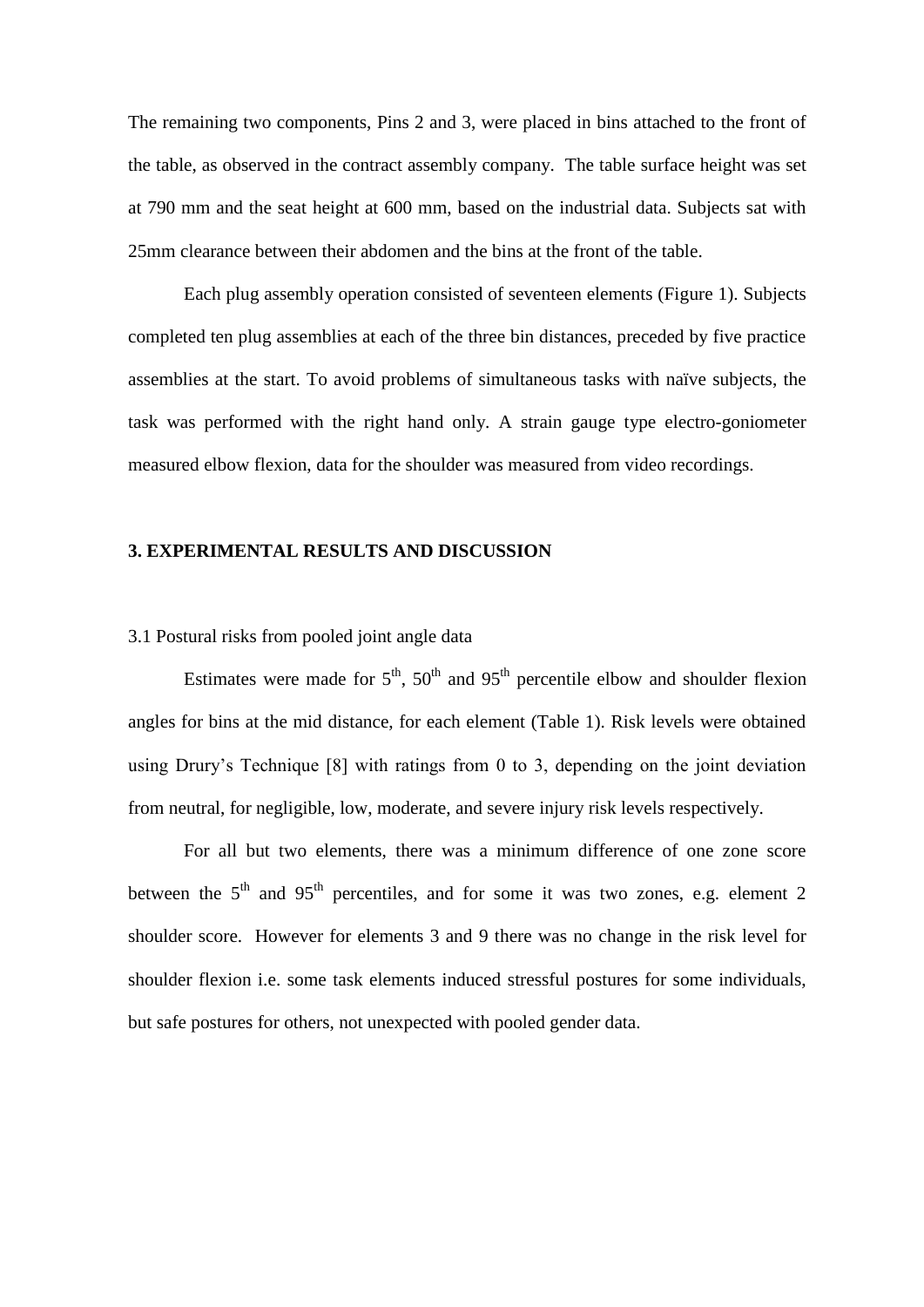O'Sullivan and Gallwey [9] found that shoulder angles were strongly related to stature and body mass, while elbow angles were strongly related to trunk dimensions. These explain some of the larger variation in shoulder values. As a further point, MTM is often used in work design but its standards do not differentiate between genders. Garg and Saxena [10] found that MTM over-estimated the maximum acceptable frequencies for light transfer tasks by as much as 18% compared to results from psychophysical data. These points illustrate the need for caution when designing tasks for use by both genders.

#### [Insert Table 1 about here]

## 3.2 Gender differences in joint angle data

Table 2 values indicate that male elbow angles were on average 14%, 15% and 11% less than the females for the near, mid and far conditions, whereas the male shoulder angles were on average 2%, 29% and 45% greater than the females. For each of the Place elements, the differences in elbow flexion between genders were between -18 and -25 % in most cases. Male elbow flexion for the Pick elements was less than for females except for element 1. There is little data to relate physiological and discomfort properties of the elbow to such joint angles, but changes in elbow posture can result in large changes in its moment arm and in muscle cross sectional area. When combined with nerve compression at greater elbow flexion [11], and lower strength for females, they may explain some female propensity to injury.

Bin distances affected shoulder differences more than the elbow. For most elements, the difference between genders increased with an increase in bin distance, but three of the elements are difficult to interpret (see note). The greater difference in shoulder angles for males is probably due to differences in body dimensions, and the extent of the differences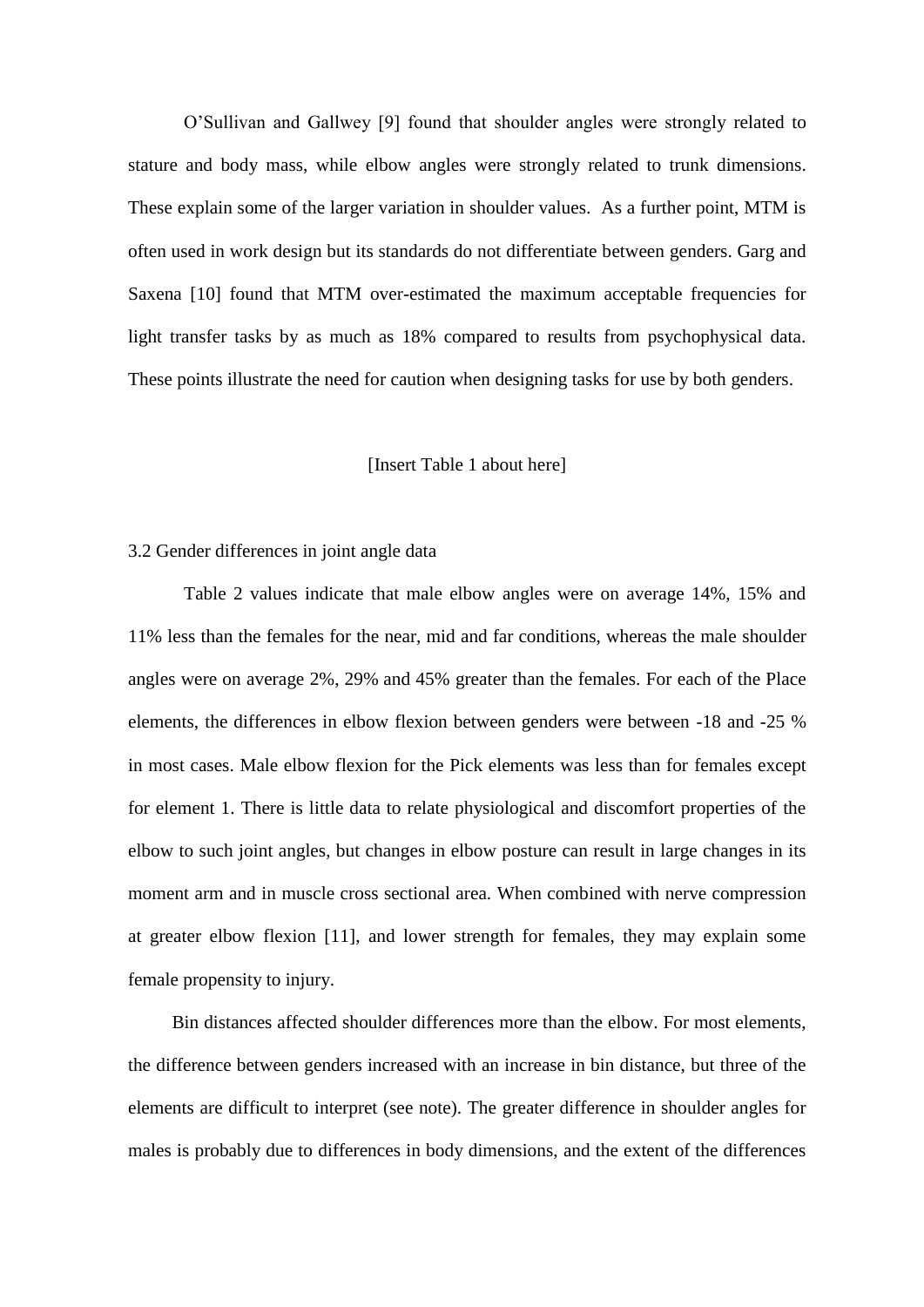(average  $45^{\circ}$  for far condition) is quite large. It shows the need for adjustable workplace designs e.g. raising the table height to a suitable level for males.

#### 3.3 Effect of bin distance on joint angles

Elbow flexion increased by almost 50% between the near and far distance for both females and males, even though the distance changed by only 100 mm. It could result in substantially greater moment arm values at the shoulder but shoulder flexion was not affected as much by the distance of the bins, rather by their configuration.

#### 3.4 Workplace layout

These results accentuate the need for good layout and unfortunately many people who design workplaces do not have extensive knowledge of postural issues. However, very practical advice is available for a variety of situations, which should result in significant improvements [12]. More detailed explanations of the anatomy and physiology aspects permit a more in-depth understanding of the mechanisms [13]. As explained earlier such steps can result in significant improvements in quality and productivity levels.

## [Insert Table 2 about here]

#### **5. CONCLUSIONS**

There was a large variation in the pooled joint angle data that resulted in considerable differences in the risks of WMSDs for each element. On average male elbow angles were less than for females but male shoulder angles were greater. The effect of increasing reach distance, on the differences between genders, was greater for the shoulder than the elbow such that a 100mm change in bin arc radius resulted in an increase in elbow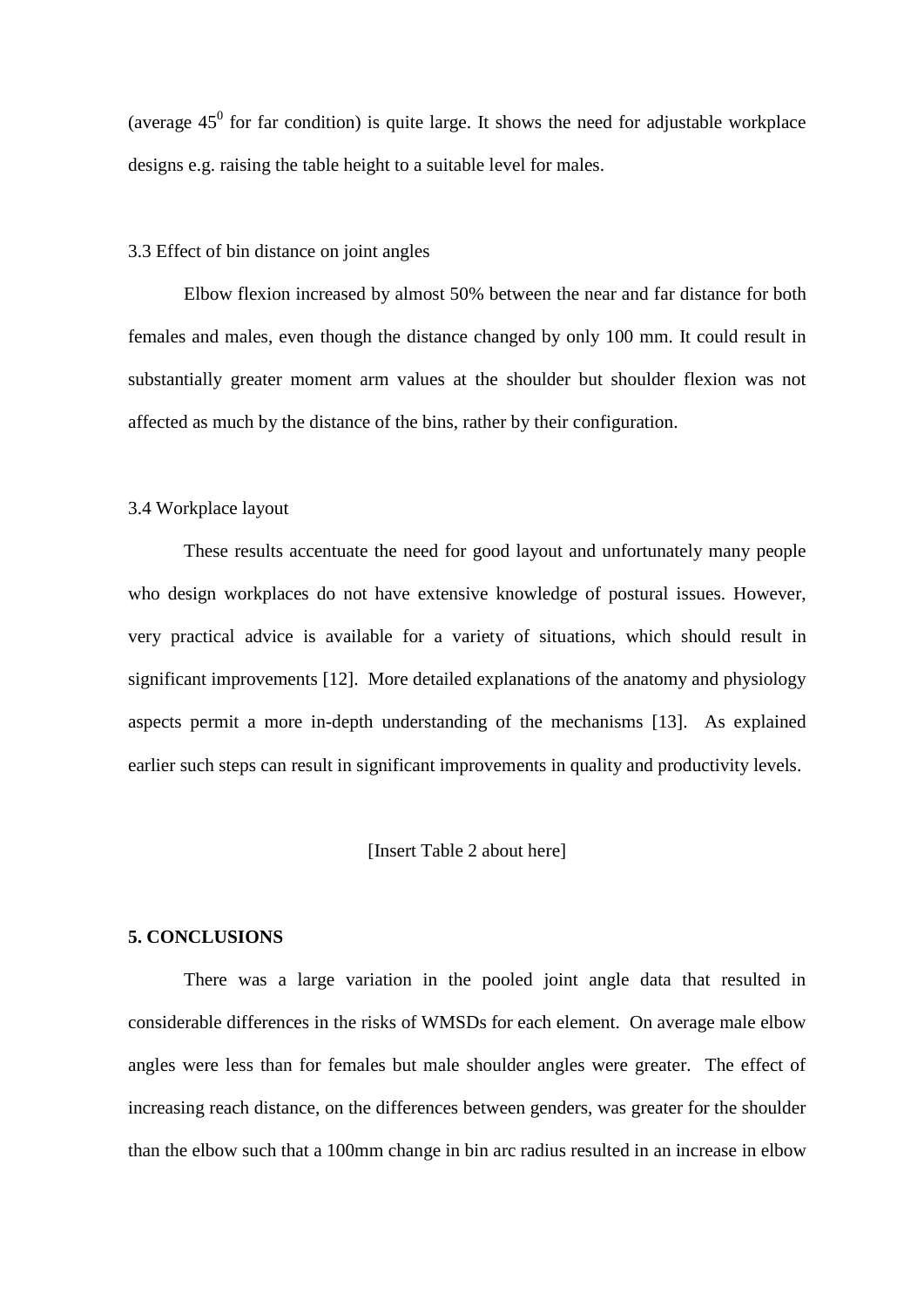flexion of 50%. Thus differences both between and within genders are rather significant and need to be accommodated in both the design and evaluation of workstations.

#### **REFERENCES**

- **1 World Health Organisation,** *Occupational Health; Ethically Correct, Economically Sound*, Fact Sheet No 84, 1999,<http://www.who.int/inf/inf-fs/en/fact084.thml>
- **2 International Labour Organisation,** *Workplace Hazards Evolving as Technologies Develop*, 1999,<http://www.ilo.org/public/english/bureau/inf/pr/1999/9.htm>
- **3 Hagberg, M., Silverstein, B., Wells, R., Smith, J.M., Hendrich, W.H., Carayon, P. and Perusse, M.,** *Work Related Musculoskeletal Disorders (WMSDs): A Reference book for Prevention,* 1997, (Taylor and Francis, London).
- **4 Eklund, J.A.E.,** Relationships between ergonomics and quality in assembly work, *Applied Ergonomics*, 1995, **26** (1), pp 15-20.
- **5 Hendrick, H.W.,** Good ergonomics is good economics, *Proceedings of the Human Factors and Ergonomics Society 40th Annual Conference*, 1996, (available from the Human Factors and Ergonomics Society, P. O. Box 1369, Santa Monica, CA 90406- 1369, USA).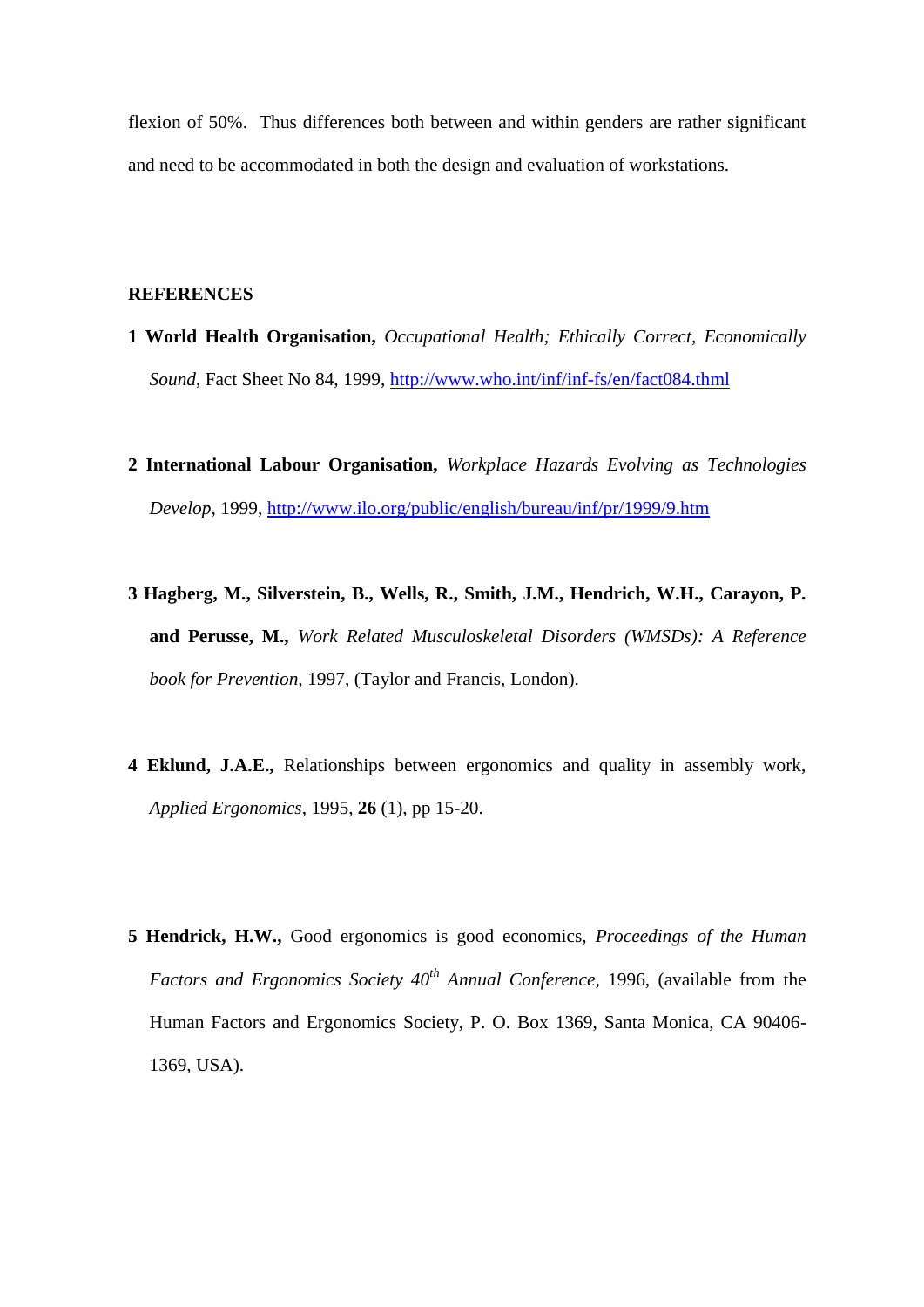- **6 Das, B. and Behara, D.N.,** Determination of the normal horizontal working area: a new model and method, *Ergonomics*, 1995, **38**, pp. 734-748.
- **7 Pheasant, S.T.,** *Bodyspace; Anthropometry, Ergonomics and the Design of Work* (2nd Ed.), 1997, (Taylor and Francis, London).
- **8 Drury, C.G.,** A biomechanical evaluation of the repetitive motion injury potential of industrial jobs, *Seminars in Occupational Medicine*, 1987, **2**, pp. 41- 49.
- **9 O'Sullivan, L.W. and Gallwey. T.J.,** Relationship of upper limb postures to anthropometric variables, In: M.A. Hanson., E.J. Lovesey and S.A. Roberston (Ed.), Contemporary Ergonomics 2000, *Proc. Ergonomics Society Annual Conference*, 2000, pp. 44-48. (Taylor and Francis, London).
- **10 Garg, A. and Saxena, U.,** Maximum frequency acceptable to female workers for onehanded lifts in the horizontal plane, *Ergonomics*, 1982, **25**, pp. 839-853.
- **11 Kim, Y.S., Yeh, L.R., Trudell. D. and Resnick, D.,** MR imaging of the major nerves about the elbow, *Skeletal Radiology*, 1998, **27**, pp. 419-426.
- **12 ILO,** *Ergonomic Checkpoints*, 1996 (International Labour Office, Geneva).
- **13 Putz-Anderson, V.,** *Cumulative Trauma Disorders,* 1988, (Taylor and Francis, London).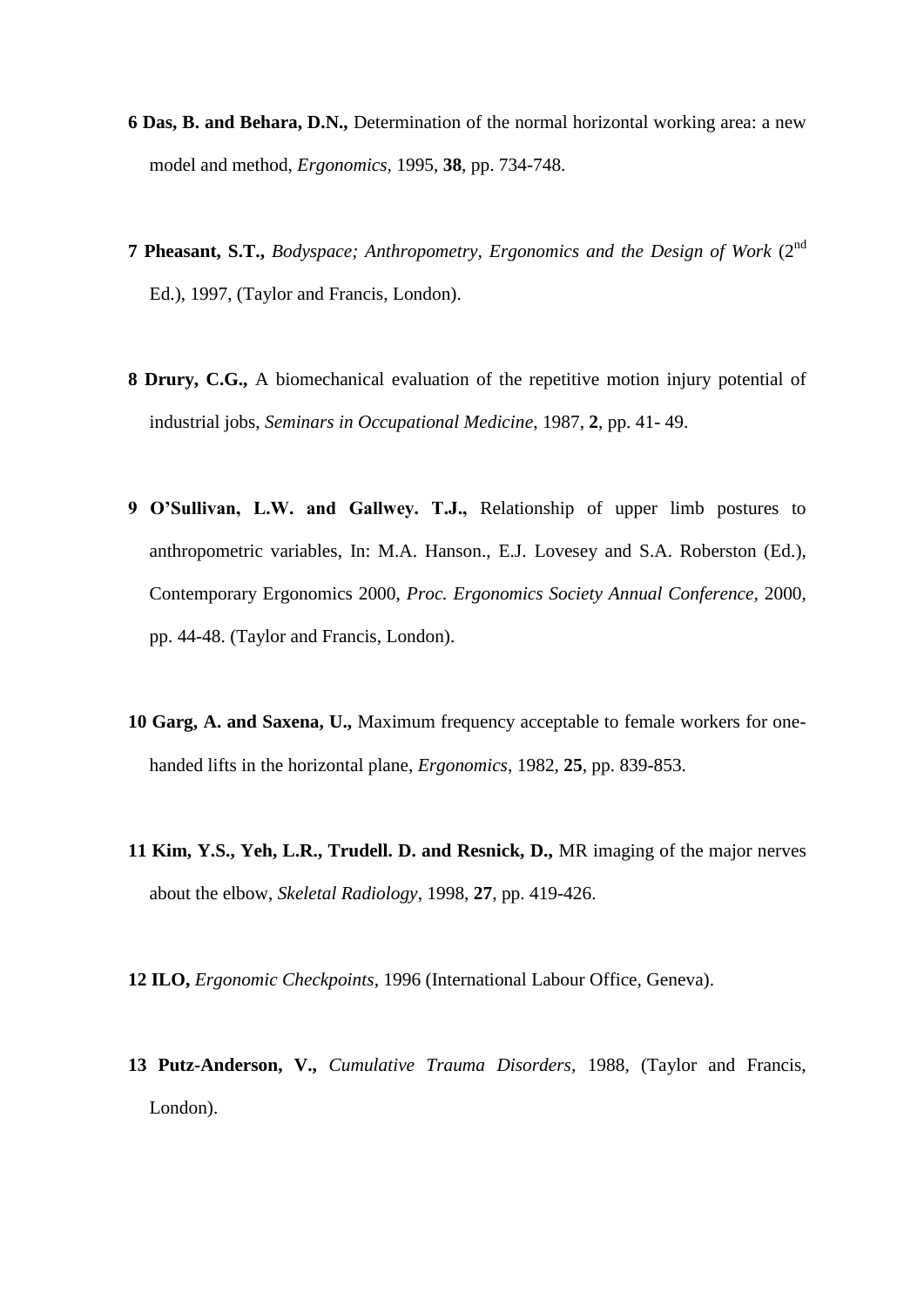|                |                    |                | <b>Elbow Flexion</b> |      | <b>Shoulder Flexion</b>     |              |      |
|----------------|--------------------|----------------|----------------------|------|-----------------------------|--------------|------|
| N <sub>0</sub> | <b>Element</b>     | 5th            | 50th                 | 95th | 5th                         | 50th         | 95th |
| 1              | Pick base          | 0              |                      | 2    |                             | 2            | 2    |
| 2              | Place base         | $\mathfrak{D}$ | 2                    | 3    | $\mathbf{\Omega}$           |              | 2    |
| 3              | Pick Pin 1         | 0              |                      | 3    | 2                           | 2            | 2    |
| 4              | Place Pin 1        | 2              | 3                    | 3    | 1                           |              | 2    |
| 5              | Pick Pin 2         | $\mathfrak{D}$ | 3                    | 3    | 0                           | $\mathbf{0}$ |      |
| 6              | Place Pin 2        | $\mathfrak{D}$ | 3                    | 3    | $\Omega$                    |              | 2    |
|                | Pick Pin 3         | $\mathfrak{D}$ | 3                    | 3    | $\mathcal{D}_{\mathcal{L}}$ |              | 0    |
| 8              | Place Pin 3        | $\mathfrak{D}$ | 3                    | 3    | 0                           |              |      |
| 9              | Pick Clip          | 0              |                      | 2    | $\mathfrak{D}$              | 2            | 2    |
| 10             | Place Clip         | 2              | 2                    | 3    |                             |              | 2    |
| 11             | Pick Fuse          | 0              |                      | 1    | 2                           | 2            | 3    |
| 12             | <b>Place Fuse</b>  | $\mathfrak{D}$ | 2                    | 3    |                             |              | 2    |
| 13             | Pick Grip          | 1              |                      | 2    | $\Omega$                    |              | 2    |
| 14             | Place Grip         | 2              | 3                    | 3    | $\Omega$                    |              | 2    |
| 15             | Pick Cover         |                |                      | 2    |                             | 2            | 2    |
| 16             | <b>Place Cover</b> | $\mathfrak{D}$ | $\mathfrak{D}$       | 3    |                             |              | 2    |
| 17             | Place Plug         | $\mathfrak{D}$ | $\mathfrak{D}$       | 3    |                             |              | 0    |

Table 1 Drury zones\* for percentile estimates for pooled male and female data at mid distance

\* Notation for Drury posture injury risk levels [8]

Zone 0 Negligible risk

Zone 1 Low risk

Zone 2 Moderate risk

Zone 3 Severe risk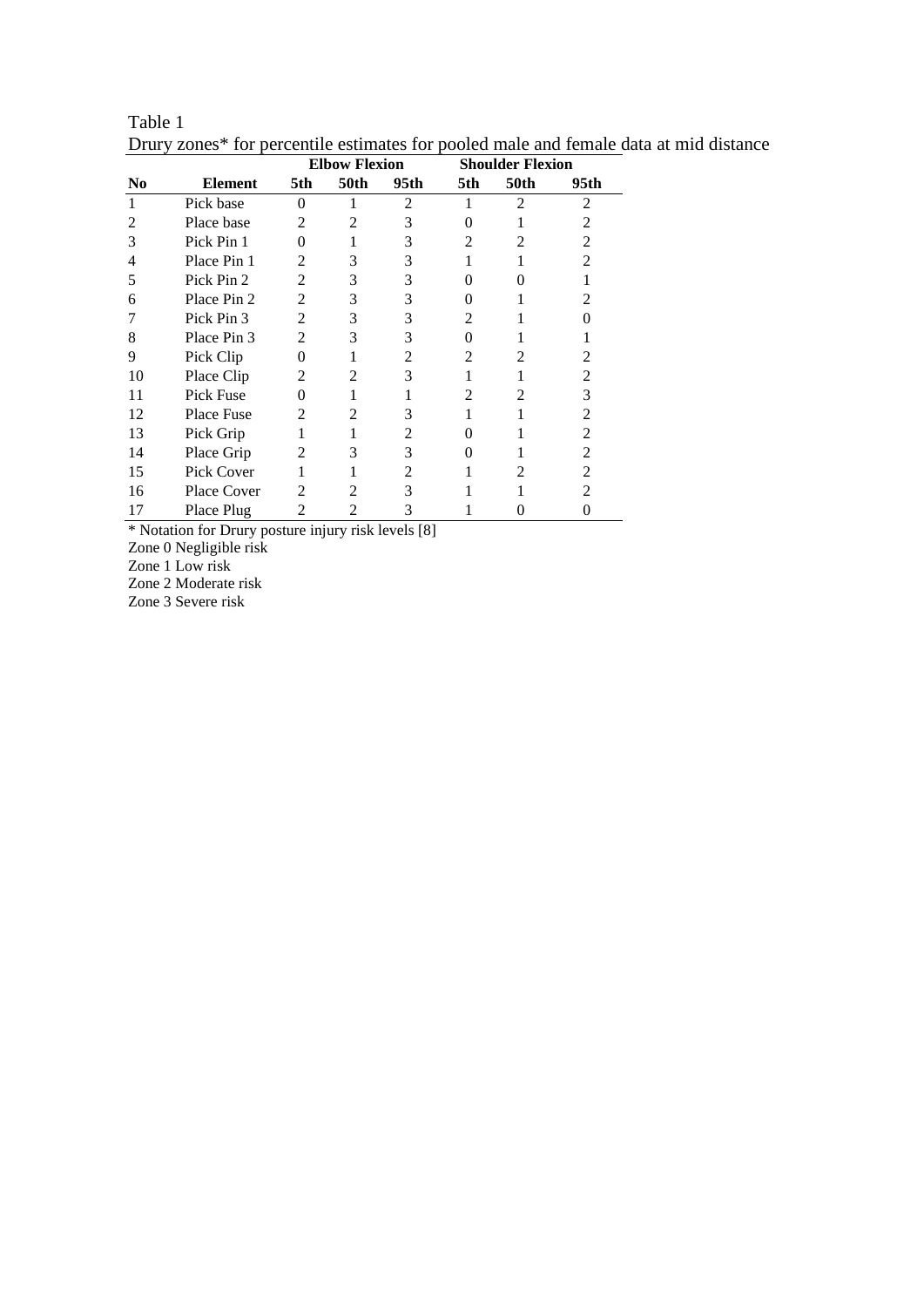|    |             | Elbow |       |       | Shoulder       |                |         |  |
|----|-------------|-------|-------|-------|----------------|----------------|---------|--|
|    | No.         | Near  | Mid   | Far   | Near           | Mid            | Far     |  |
| 1  | Pick base   | 14    | 20    | 35    | $-4$           | 8              | 29      |  |
| 2  | Place base  | $-18$ | $-18$ | $-14$ | 11             | 24             | 65      |  |
| 3  | Pick Pin 1  | $-3$  | 7     | $-1$  | -6             | 9              | 28      |  |
| 4  | Place Pin 1 | $-21$ | $-20$ | $-16$ | 31             | 34             | 64      |  |
| 5  | Pick Pin 2  | $-8$  | $-10$ | $-10$ | $503**$        | $137**$        | 281**   |  |
| 6  | Place Pin 2 | $-23$ | $-23$ | $-16$ | 8              | 41             | 55      |  |
| 7  | Pick Pin 3  | $-10$ | $-11$ | -8    | $-91$          | 5              | $-55$   |  |
| 8  | Place Pin 3 | $-22$ | $-25$ | $-20$ | 1              | 39             | 62      |  |
| 9  | Pick Clip   | $-17$ | $-32$ | $-15$ | $-3$           | 15             | 30      |  |
| 10 | Place Clip  | $-25$ | $-25$ | $-18$ | 5              | 34             | 59      |  |
| 11 | Pick Fuse   | $-5$  | -9    | $-15$ | $-7$           | 4              | 23      |  |
| 12 | Place Fuse  | $-31$ | $-29$ | $-18$ | 12             | 50             | 72      |  |
| 13 | Pick Grip   | $-19$ | $-20$ | $-25$ | 17             | 102            | 70      |  |
| 14 | Place Grip  | $-22$ | $-23$ | $-18$ | 65             | 45             | 95      |  |
| 15 | Pick Cover  | $-9$  | $-5$  | $-2$  | $-7$           | 20             | 25      |  |
| 16 | Place Cover | $-18$ | $-17$ | $-15$ | $-8$           | $\overline{2}$ | 59      |  |
| 17 | Place Plug  | $-8$  | -9    | -8    | $-230**$       | 122**          | $-80**$ |  |
|    | Mean        | -14   | $-15$ | -11   | $\overline{2}$ | 29             | 45      |  |

Table 2 Percentage differences in joint angles between males and females\*

\* positive % difference indicates greater male values than females and visa versa.

\*\* values not included in mean as % differences are not suitable due to large values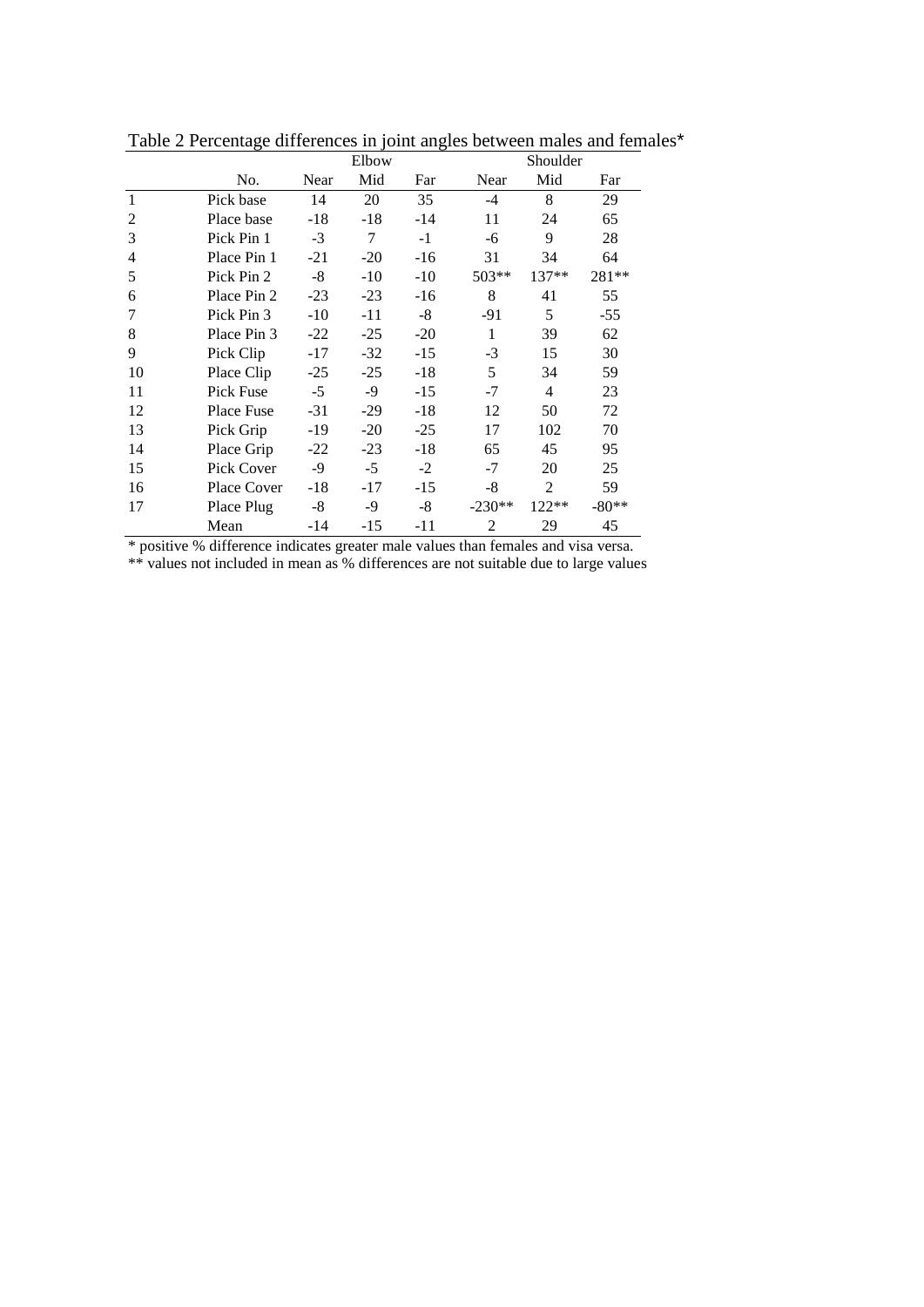|         | <b>No</b>       | <b>Task element</b> |
|---------|-----------------|---------------------|
|         |                 | Pick base           |
| l b     | $\overline{2}$  | Place base          |
|         | 3               | Pick Pin 1          |
| 3       | 4               | Place Pin 1         |
|         | 5               | Pick Pin 2          |
|         | $6\phantom{1}6$ | Place Pin 2         |
| ٠<br>13 | 7               | Pick Pin 3          |
|         | 8               | Place Pin 3         |
|         | 9               | Pick Clip           |
|         | 10              | Place Clip          |
|         | 11              | Pick Fuse           |
| 5       | 12 <sup>2</sup> | Place Fuse          |
|         | 13              | Pick Grip           |
|         | 14              | Place Grip          |
|         | 15              | Pick Cover          |
|         | 16              | <b>Place Cover</b>  |
|         | 17              | Place Plug          |
|         |                 |                     |

Figure 1 View of simulated task with Pick element numbers (near bin reach condition)